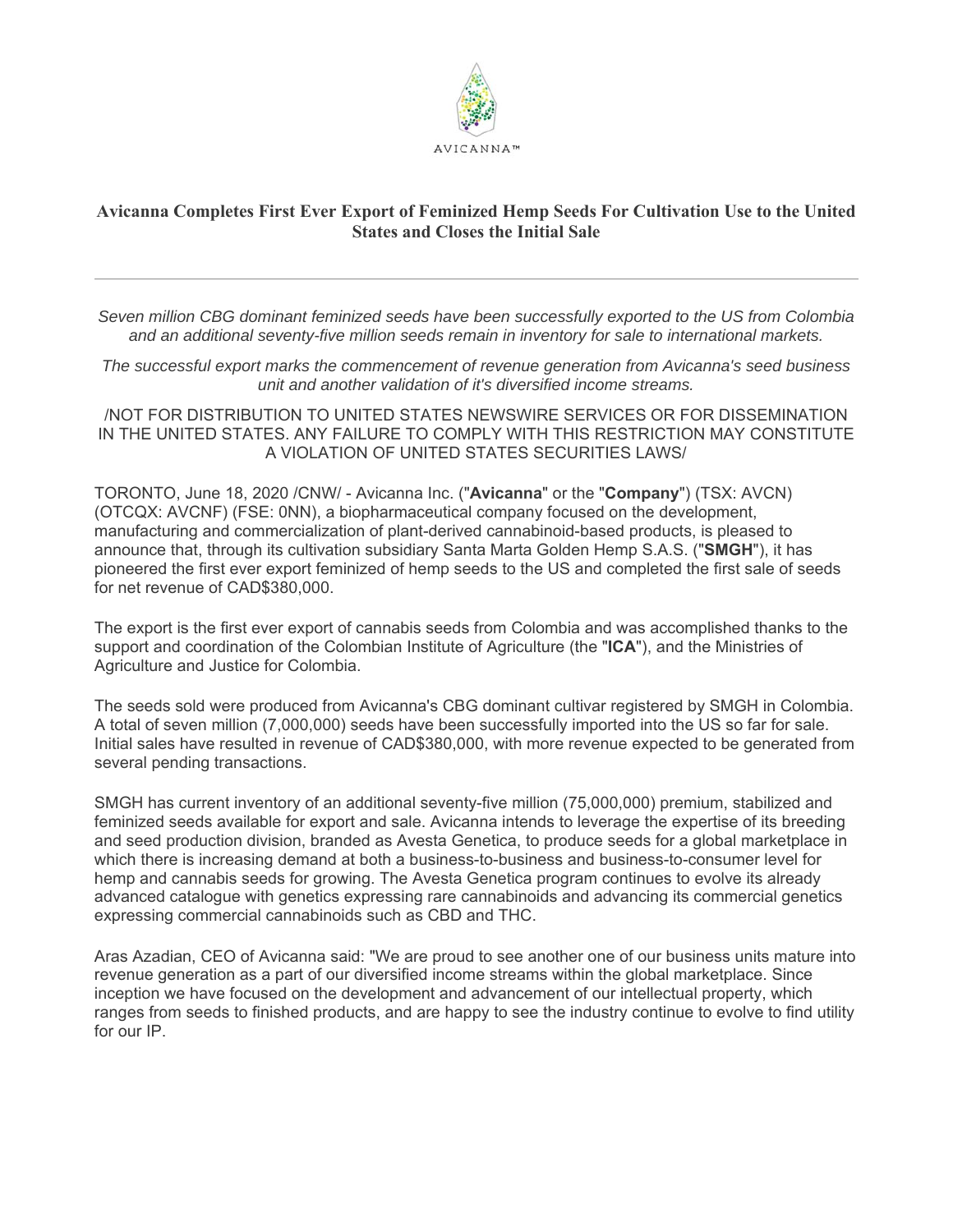

## **About Avicanna Inc.**

Avicanna is an Ontario, Canada based corporation focused on the development, manufacturing, and commercialization of plant-derived cannabinoid-based products through its two main business segments, cultivation and research and development.

Avicanna's two majority-owned subsidiaries, Sativa Nativa S.A.S. and Santa Marta Golden Hemp S.A.S., both located in Santa Marta, Colombia are the base for Avicanna's cultivation activities. These two companies are licensed to cultivate and process cannabis for the production of cannabis extracts and purified cannabinoids including cannabidiol (CBD) and tetrahydrocannabinol (THC).

Avicanna's research and development business is primarily conducted out of Canada at its headquarters in the Johnson & Johnson Innovation Centre, JLABS @ Toronto. Avicanna's scientific team develops products, and Avicanna has also engaged the services of researchers at the Leslie Dan Faculty of Pharmacy at the University of Toronto for the purpose of optimizing and improving upon its products.

Avicanna's research and development and cultivation activities are focused on the development of its key products, including plant-derived cannabinoid pharmaceuticals, phyto-therapeutics, derma-cosmetics, and Extracts (defined as plant-derived cannabinoid extracts and purified cannabinoids, including distillates and isolates), with a goal of eventually having these products manufactured and distributed through various markets.

## **Stay Connected**

For more information about Avicanna, visit www.avicanna.com, call 1-647-243-5283, or contact Setu Purohit, President by email info@avicanna.com.

## *Cautionary Note Regarding Forward-Looking Information and Statements*

*This news release contains "forward-looking information" within the meaning of applicable securities laws. Forward-looking information contained in this press release may be identified by the use of words such as, "may", "would", "could", "will", "likely", "expect", "anticipate", "believe, "intend", "plan", "forecast", "project", "estimate", "outlook" and other similar expressions, and includes statements with respect to the ability of SMGH to continue to complete exporting hemp seeds to the US, and the Company's ability to continue selling the hemp seeds in the US. Forward-looking information is not a guarantee of future performance and is based upon a number of estimates and assumptions of management in light of management's experience and perception of trends, current conditions and expected developments, as well as other factors relevant in the circumstances, including assumptions in respect of current and future market conditions, the current and future regulatory environment; and the availability of licenses, approvals and permits.*

*Although the Company believes that the expectations and assumptions on which such forward-looking information is based are reasonable, undue reliance should not be placed on the forward-looking information because the Company can give no assurance that they will prove to be correct. Actual results and developments may differ materially from those contemplated by these statements. Forward-looking information is subject to a variety of risks and uncertainties that could cause actual events or results to differ materially from those projected in the forward-looking information. Such risks and uncertainties include, but are not limited to current and future market conditions, including the market price of the common shares of the Company, and the risk factors set out in the Company's annual information form*